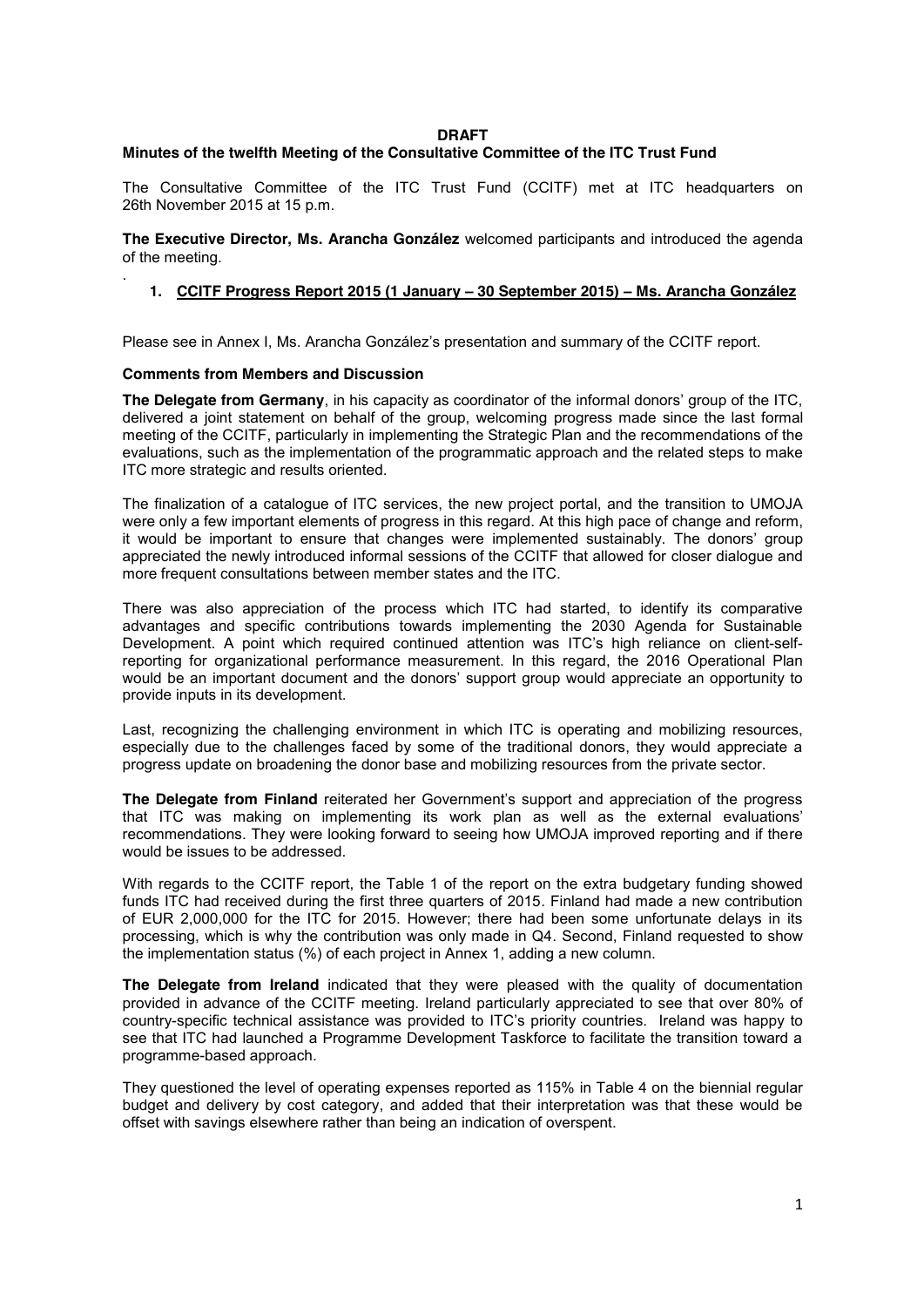**Ms. González thanked the Delegates for their feedback and answered some of the questions raised.** On the query of broadening the funder base of ITC, she reiterated that this was being taken seriously and implemented through four different ways:

First, ITC was deepening its cooperation with its funders. ITC was now discussing potential partnerships with its donors that were being financed through decentralized financial envelopes allocated by capitals to their representations in countries, e.g. a recent contribution from Sweden in Ukraine.

Second, expansion was sought through tapping into resources existing in the South. This included those from emerging donors such as China, India, Chile, Qatar and UAE, including through cash contributions into ITC budgets, as well as expertise at no cost, and through in-kind contributions (i.e. with Chile).

Third, ITC expanded its funder base through engaging the private sector either through direct cash or in-kind contributions.

Fourth, ITC has engaged actively with other traditional A4T donors, which were not ITF funders at present, but expecting them to come on board in 2016.

ITC also expanded support from its members through receiving young professional officers financed by donors, who were much more diverse than two years ago.

As a result, there were different ways through which ITF members could contribute to ITC. Stable and predictable mode of delivery by ITC required stable and predictable financing and support from its funders, as also per the recommendations made by the independent evaluation of ITC.

# **2. Planning for 2016:**

**Ms. Arancha González** provided the main features of ITC's proposed Operational Plan 2016 (OP 2016) that was currently in the making. Ms. González asked for the feedback of the members latest by mid-December 2015 for their incorporation. The OP 2016 would detail how ITC would operationalize its commitments set in the Strategic Plan for 2015-2017.

The context of ITC's work in 2016 would be shaped by the UN Global Goals for sustainable development, the outcomes of the FFD conference, the results from COP21 and the roadmap coming from the WTO's 10th Ministerial Conference. ITC would further leverage private sector contributions, mobilize domestic resources and increase South-South and triangular cooperation.

Further details of Ms. González's presentation on the Operational Plan 2016 can be found in Annex I.

**The delegate of Canada** took the floor and indicated appreciation of the efforts and introspection that ITC was going through to develop its corporate scorecard and with the theory of change workshops organized to advance with the programmatic approach. Canada was looking forward to see how these would be translated within the OP 2016. They were also looking forward to the conclusion of the intermediary outcome definitions as these would reflect the completion of the chain of change.

**The delegate from Germany** indicated that they appreciated the opportunity to comment more and requested the slides of the presentation made.

The Executive Director informed that the text of her comments and the stack of slides would be shared with the members following the meeting and that comments would be welcome until mid-December in order to finalize the Operational Plan before ITC management could revert back to the members one more time.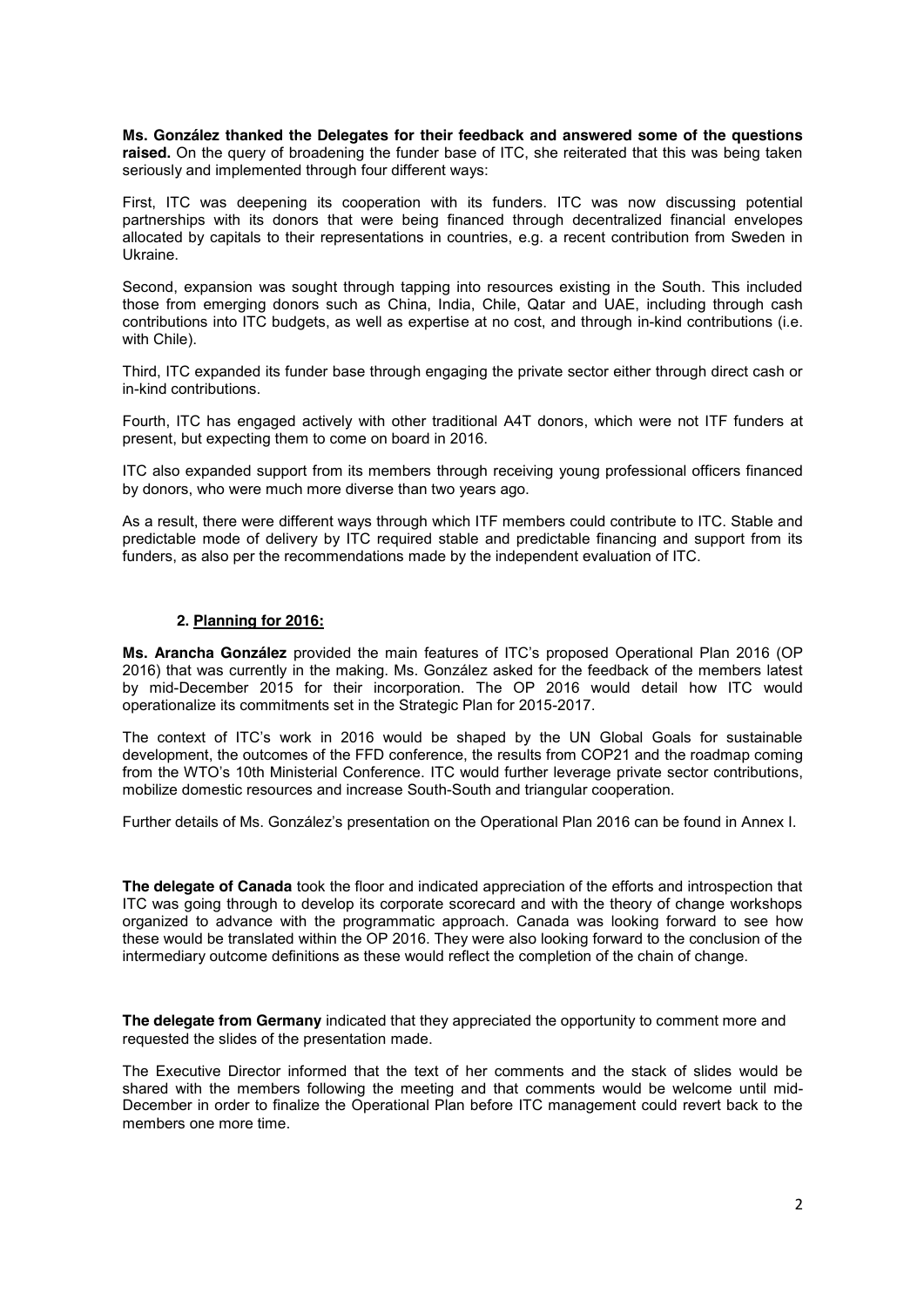# **3. Implementation of the Independent Evaluation recommendations:**

ITC had two corporate evaluations in the past two years – one, the 'Independent Evaluation of ITC' was sponsored by some of ITC's member governments and carried out by an independent consulting firm. Its recommendations were issued in 2014. The other was carried out by OIOS – the Internal Oversight Office of the UN Secretariat, who complemented the Independent Evaluation and issued their report in 2015.

Apart from providing management responses with action plans for all recommendations, the evaluations had also influenced ITC's Strategic Plan 2015-17, and the targets set in the Operational Plan 2015. Progress on the OP 2015 targets was reported in the CCITF report.

**Iris Hauswirth, Officer in Charge of the Strategic Planning, Performance and Governance Section** provided an update on the progress in implementing the actions that were promised by ITC in the management response to the evaluation recommendations. Please see attached the report on the implementation of the ITC management response actions as Annex II.

**The delegate from Finland** thanked ITC for its constructive approach to the external evaluation and the implementation of its recommendations. She was happy to see that there were no "not started" action items. She stressed that it was equally important to acknowledge that implementation of the recommendations would continue for a long time. She noted the good progress made particularly on increasing ITC's visibility in 2015. Particularly, ITC's Flagship report on SME Competitiveness was an excellent way to publish ITC's special knowledge on SMEs. Second success on visibility came on gender through ITC's Call for Action to bring one million women entrepreneurs to market by 2020, and then the upcoming Women in Business event that was being organized around the WTO  $10<sup>th</sup>$ Ministerial Conference that would be held in Nairobi, Kenya mid-December 2015. Finland was looking forward to collaborating with ITC in other events as they did during the 5<sup>th</sup> Global Review of Aid for Trade in June 2015.

**The delegate from the United Kingdom** thanked ITC management for the reform efforts undertaken as it demonstrated well how a relatively small organization could absorb such comprehensive change efforts. He thanked the invitation extended to the members to take part in the "theory of change" workshops that were being undertaken. Due to the time pressures, participation was difficult; however they would request the results to be shared with the members. They were indeed very pleased that concrete efforts were being put to move ITC towards a programmatic approach, as well as the catalogue of ITC's services as it certainly helped to improve ITC's programming efforts. For the programme log frames it was important to take quality assurance into consideration and in this context, United Kingdom was happy with the direction that ITC has taken.

**The delegate from Germany** took the opportunity to thank ITC's management for leading successfully all the work undertaken to implement the evaluation recommendations. He highlighted that some of the actions were long term efforts. He was happy to see progress made on all fronts. He equally appreciated the invitation extended to the "theory of change" workshops even if attendance from the members was not high. He appreciated feedback from those who attended. He was interested to hear from the Executive Director if she saw challenges in implementing the management response and if there were any expected delays. He equally appreciated the launch of ITC's Flagship report.

**Ms. González** thanked for the feedback received. ITC's Flagship Report had indeed become very popular; ITC was happy to be able to anchor SME competitiveness as a priority issue to focus on within the trade community. So much so that the next WTO Annual Report would be dedicated to SMEs. For ITC, it was the beginning of an annual publication series.

She concurred that reforms were continuous processes; it was important to constantly be on the lookout for adjustments to be introduced at how ITC ran its operations. Reforms would not stop when a recommended action was going to be accomplished. There was always scope to look if ITC could do better.

In terms of challenges, in ITC it was important to nurture a culture of the organization and not a culture of projects. The biggest challenge was to move from "my project" to "my organization." It needed to be fed everyday with incentives, and it could not be achieved overnight.